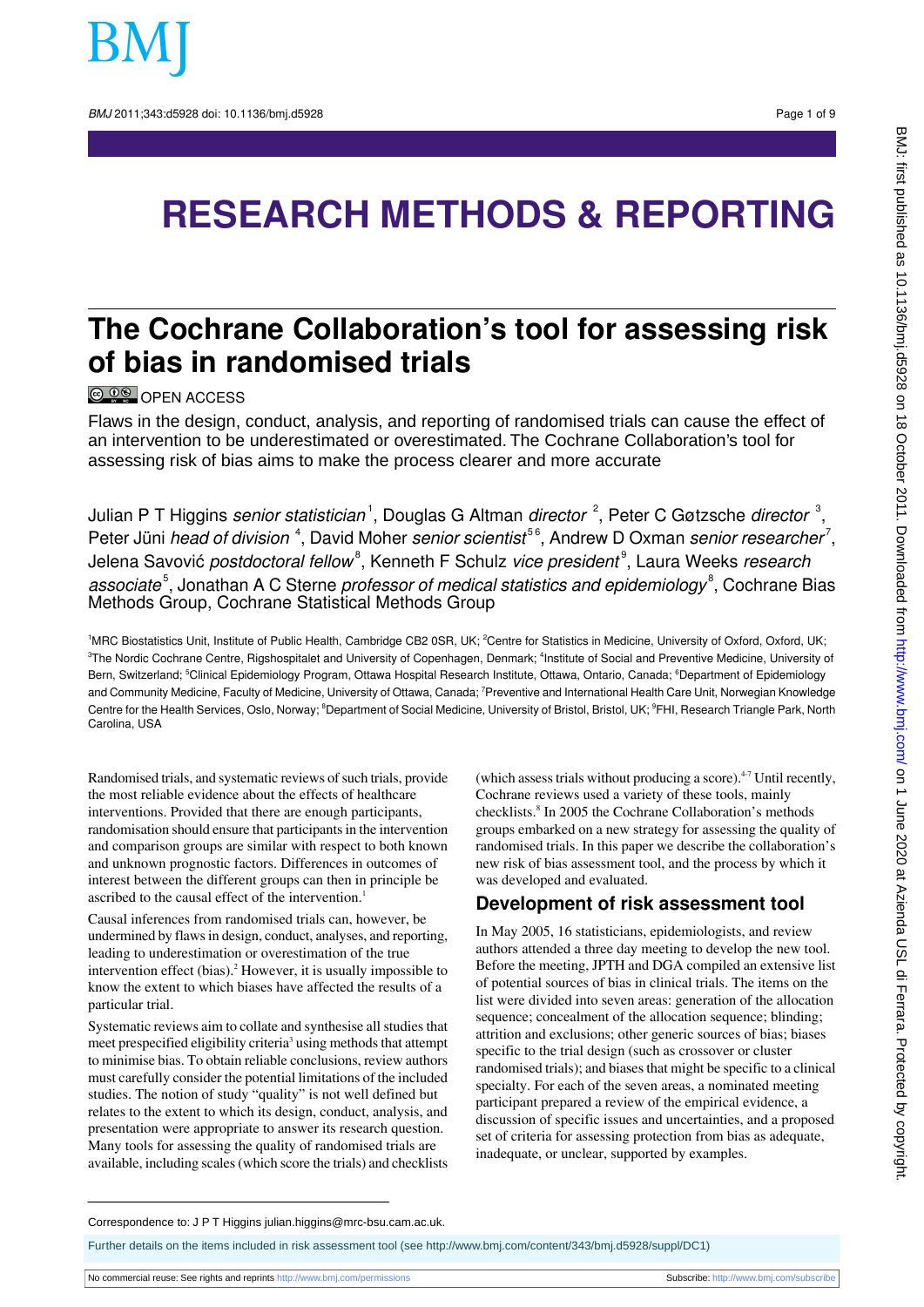During the meeting decisions were made by informal consensus regarding items that were truly potential biases rather than sources of heterogeneity or imprecision. Potential biases were then divided into domains, and strategies for their assessment were agreed, again by informal consensus, leading to the creation of a new tool for assessing potential for bias. Meeting participants also discussed how to summarise assessments across domains, how to illustrate assessments, and how to incorporate assessments into analyses and conclusions. Minutes of the meeting were transcribed from an audio recording in conjunction with written notes.

After the meeting, pairs of authors developed detailed criteria for each included item in the tool and guidance for assessing the potential for bias. Documents were shared and feedback requested from the whole working group (including six who could not attend the meeting). Several email iterations took place, which also incorporated feedback from presentations of the proposed guidance at various meetings and workshops within the Cochrane Collaboration and from pilot work by selected review teams in collaboration with members of the working group. The materials were integrated by the co-leads into comprehensive guidance on the new risk of bias tool. This was published in February 2008 and adopted as the recommended method throughout the Cochrane Collaboration.<sup>9</sup>

### **Evaluation phase**

A three stage project to evaluate the tool was initiated in early 2009. A series of focus groups was held in which review authors who had used the tool were asked to reflect on their experiences. Findings from the focus groups were then fed into the design of questionnaires for use in three online surveys of review authors who had used the tool, review authors who had not used the tool (to explore why not), and editorial teams within the collaboration. We held a meeting to discuss the findings from the focus groups and surveys and to consider revisions to the first version of the risk of bias tool. This was attended by six participants from the 2005 meeting and 17 others, including statisticians, epidemiologists, coordinating editors and other staff of Cochrane review groups, and the editor in chief of the *Cochrane Library*.

### **The risk of bias tool**

At the 2005 workshop the participants agreed the seven principles on which the new risk of bias assessment tool was based (box).

The risk of bias tool covers six domains of bias: selection bias, performance bias, detection bias, attrition bias, reporting bias, and other bias. Within each domain, assessments are made for one or more items, which may cover different aspects of the domain, or different outcomes. Table [1⇓](#page-5-0) shows the recommended list of items. These are discussed in more detail in the appendix on bmj.com.

For each item in the tool, the assessment of risk of bias is in two parts. The support for judgment provides a succinct free text description or summary of the relevant trial characteristic on which judgments of risk of bias are based and aims to ensure transparency in how judgments are reached. For example, the item about concealment of the randomised allocation sequence would provide details of what measures were in place, if any, to conceal the sequence. Information for these descriptions will often come from a single published trial report but may be obtained from a mixture of trial reports, protocols, published comments on the trial, and contacts with the investigators. The support for the judgment should provide a summary of known

facts, including verbatim quotes where possible. The source of this information should be stated, and when there is no information on which to base a judgment, this should be stated.

The second part of the tool involves assigning a judgment of high, low, or unclear risk of material bias for each item. We define material bias as bias of sufficient magnitude to have a notable effect on the results or conclusions of the trial, recognising the subjectivity of any such judgment. Detailed criteria for making judgments about the risk of bias from each of the items in the tool are available in the *Cochrane Handbook.*<sup>13</sup> If insufficient detail is reported of what happened in the trial, the judgment will usually be unclear risk of bias. A judgment of unclear risk should also be made if what happened in the trial is known but the associated risk of bias is unknown—for example, if participants take additional drugs of unknown effectiveness as a result of them being aware of their intervention assignment. We recommend that judgments be made independently by at least two people, with any discrepancies resolved by discussion in the first instance.

Some of the items in the tool, such as methods for randomisation, require only a single assessment for each trial included in the review. For other items, such as blinding and incomplete outcome data, two or more assessments may be used because they generally need to be made separately for different outcomes (or for the same outcome at different time points). However, we recommend that review authors limit the number of assessments used by grouping outcomes—for example, as subjective or objective for the purposes of assessing blinding of outcome assessment or as "patient reported at 6 months" or "patient reported at 12 months" for assessing risk of bias due to incomplete outcome data.

### **Evaluation of initial implementation**

The first (2008) version of the tool was slightly different from the one we present here. The 2008 version did not categorise biases by the six domains (selection bias, performance bias, etc); had a single assessment for blinding; and expressed risk of bias in the format '"yes," "no," or "unclear" (referring to lack of a risk) rather than as low, high, or unclear risk. The 2010 evaluation of the initial version found wide acceptance of the need for the risk of bias tool, with a consensus that it represents an improvement over methods previously recommended by the Collaboration or widely used in systematic reviews.

Participants in the focus groups noted that the tool took longer to complete than previous methods. Of 187 authors surveyed, 88% took longer than 10 minutes to complete the new tool, 44% longer than 20 minutes, and 7% longer than an hour, but 83% considered the time taken acceptable. There was consensus that classifying items in the tool according to categories of bias (selection bias, performance bias, etc) would help users, so we introduced these. There was also consensus that assessment of blinding should be separated into blinding of participants and health professionals (performance bias) and blinding of outcome assessment (detection bias) and that the phrasing of the judgments about risk should be changed to low, high, and unclear risk. The domains reported to be the most difficult to assess were risk of bias due to incomplete outcome data and selective reporting of outcomes. There was agreement that improved training materials and availability of worked examples would increase the quality and reliability of bias assessments.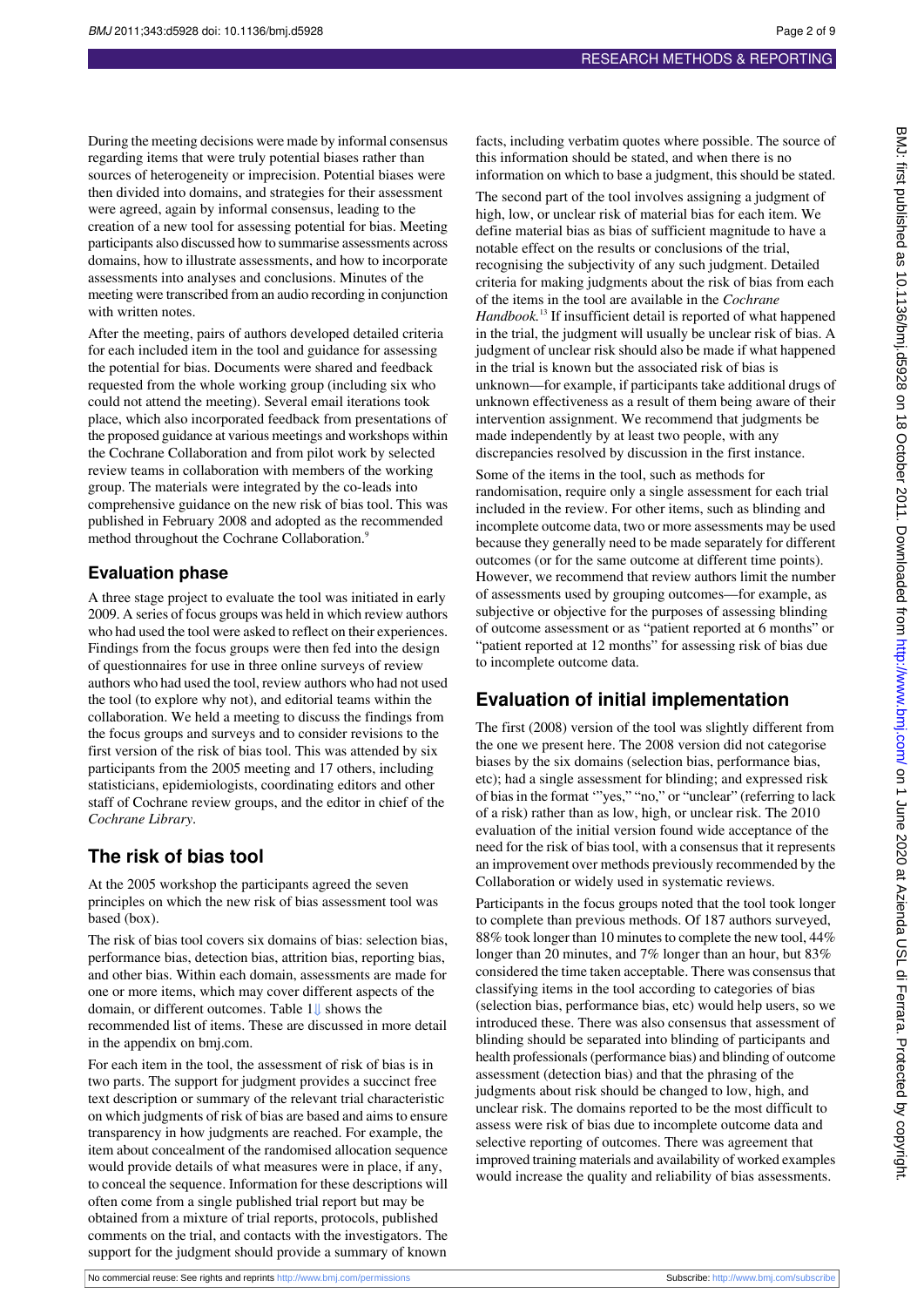### **Principles for assessing risk of bias**

#### 1. Do not use quality scales

Quality scales and resulting scores are not an appropriate way to appraise clinical trials. They tend to combine assessments of aspects of the quality of reporting with aspects of trial conduct, and to assign weights to different items in ways that are difficult to justify. Both theoretical considerations<sup>10</sup> and empirical evidence<sup>11</sup> suggest that associations of different scales with intervention effect estimates are inconsistent and unpredictable

### 2. Focus on internal validity

The internal validity of a study is the extent to which it is free from bias. It is important to separate assessment of internal validity from that<br>of external validity (generalisability or applicability) and precision (th depends on the purpose for which the study is to be used and is less relevant without internal validity. Precision depends on the number of participants and events in a study. A small trial with low risk of bias may provide very imprecise results, with a wide confidence interval.<br>Conversely, the results of a large trial may be precise (narrow confidence interv

3. Assess the risk of bias in trial results, not the quality of reporting or methodological problems that are not directly related to risk of bias

The quality of reporting, such as whether details were described or not, affects the ability of systematic review authors and users of medical research to assess the risk of bias but is not directly related to the risk of bias. Similarly, some aspects of trial conduct, such as obtaining ethical approval or calculating sample size, are not directly related to the risk of bias. Conversely, results of a trial that used the best possible methods may still be at risk of bias. For example, blinding may not be feasible in many non-drug trials, and it would not be reasonable to<br>consider the trial as low quality because of the absence of blinding. Nonetheless, knowledge of the intervention received, and so the trial results for such outcomes may be considered to be at risk of bias because of the absence of blinding, despite this being impossible to achieve

#### 4. Assessments of risk of bias require judgment

Assessment of whether a particular aspect of trial conduct renders its results at risk of bias requires both knowledge of the trial methods and a judgment about whether those methods are likely to have led to a risk of bias. We decided that the basis for bias assessments should be made explicit, by recording the aspects of the trial methods on which the judgment was based and then the judgment itself

5. Choose domains to be assessed based on a combination of theoretical and empirical considerations

Empirical studies show that particular aspects of trial conduct are associated with bias.<sup>212</sup> However, these studies did not include all potential sources of bias. For example, available evidence does not distinguish between different aspects of blinding (of participants, health professionals, and outcome assessment) and is very limited with regard to how authors dealt with incomplete outcome data. There may also be topic specific and design specific issues that are relevant only to some trials and reviews. For example, in a review containing crossover trials it<br>might be appropriate to assess whether results were at risk of bias because the treatment periods

#### 6. Focus on risk of bias in the data as represented in the review rather than as originally reported

Some papers may report trial results that are considered as at high risk of bias, for which it may be possible to derive a result at low risk of bias. For example, a paper that inappropriately excluded certain patients from analyses might report the intervention groups and outcomes for these patients, so that the omitted participants can be reinstated

7. Report outcome specific evaluations of risk of bias

Some aspects of trial conduct (for example, whether the randomised allocation was concealed at the time the participant was recruited) apply to the trial as a whole. For other aspects, however, the risk of bias is inherently specific to different outcomes within the trial. For example, all cause mortality might be ascertained through linkages to death registries (low risk of bias), while recurrence of cancer might have been assessed by a doctor with knowledge of the allocated intervention (high risk of bias)

### **Presentation of assessments**

Results of an assessment of risk of bias can be presented in a table, in which judgments for each item in each trial are presented alongside their descriptive justification. Table [2⇓](#page-6-0) presents an example of a risk of bias table for one trial included in a Cochrane review of therapeutic monitoring of antiretrovirals for people with HIV.<sup>14</sup> Risks of bias due to blinding and incomplete outcome data were assessed across all outcomes within each included study, rather than separately for different outcomes as will be more appropriate in some situations.

Presenting risk of bias tables for every study in a review can be cumbersome, and we suggest that illustrations are used to summarise the judgments in the main systematic review document. The figur[e⇓](#page-8-0) provides an example. Here the judgments apply to all meta-analyses in the review. An alternative would be to illustrate the risk of bias for a particular meta-analysis (or for a particular outcome if a statistical synthesis is not undertaken), showing the proportion of information that comes from studies at low, unclear, or high risk of bias for each item in the tool, among studies contributing information to that outcome.

### **Summary assessment of risk of bias**

To draw conclusions about the overall risk of bias within or across trials it is necessary to summarise assessments across items in the tool for each outcome within each trial. In doing

this, review authors must decide which domains are most important in the context of the review, ideally when writing their protocol. For example, for highly subjective outcomes such as pain, blinding of participants is critical. The way that summary judgments of risk of bias are reached should be explicit and should be informed by empirical evidence of bias when it exists, likely direction of bias, and likely magnitude of bias. Table [3⇓](#page-7-0) provides a suggested framework for making summary assessments of the risk of bias for important outcomes within and across trials.

### **Assessments of risk of bias and synthesis of results**

Summary assessments of the risk of bias for an outcome within each trial should inform the meta-analysis. The two preferable analytical strategies are to restrict the primary meta-analysis to studies at low risk of bias or to present meta-analyses stratified according to risk of bias. The choice between these strategies should be based on the context of the particular review and the balance between the potential for bias and the loss of precision when studies at high or unclear risk of bias are excluded.

Meta-regression can be used to compare results from studies at high and low risk of bias, but such comparisons lack power, <sup>15</sup> and lack of a significant difference should not be interpreted as implying the absence of bias.

A third strategy is to present a meta-analysis of all studies while providing a summary of the risk of bias across studies. However,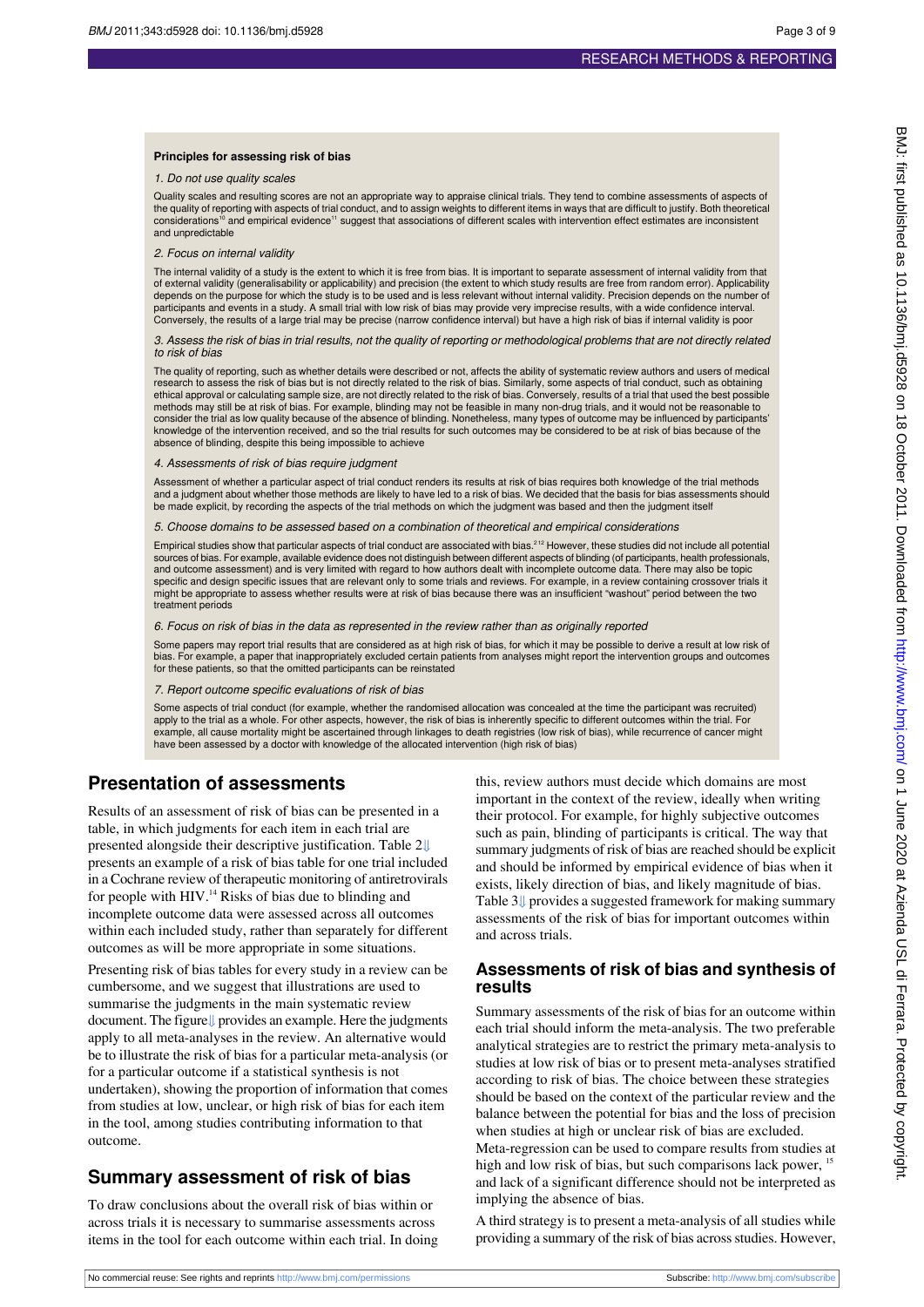this runs the risk that bias is downplayed in the discussion and conclusions of a review, so that decisions continue to be based, at least in part, on flawed evidence. This risk could be reduced by incorporating summary assessments into broader, but explicit, measures of the quality of evidence for each important outcome, for example using the GRADE system.<sup>16</sup> This can help to ensure that judgments about the risk of bias, as well as other factors affecting the quality of evidence (such as imprecision, heterogeneity, and publication bias), are considered when interpreting the results of systematic reviews.<sup>17</sup><sup>18</sup>

### **Discussion**

Discrepancies between the results of different systematic reviews examining the same question $1920$  and between meta-analyses and subsequent large trials<sup>21</sup> have shown that the results of meta-analyses can be biased, which may be partly caused by biased results in the trials they include. We believe our risk of bias tool is one of the most comprehensive approaches to assessing the potential for bias in randomised trials included in systematic reviews or meta-analyses. Inclusion of details of trial conduct, on which judgments of risk of bias are based, provides greater transparency than previous approaches, allowing readers to decide whether they agree with the judgments made. There is continuing uncertainty, and great variation in practice, over how to assess potential for bias in specific domains within trials, how to summarise bias assessments across such domains, and how to incorporate bias assessments into meta-analyses.

A recent study has found that the tool takes longer to complete than other tools (the investigators took a mean of 8.8 minutes per person for a single predetermined outcome using our tool compared with 1.5 minutes for a previous rating scale for quality of reporting). $^{22}$  The reliability of the tool has not been extensively studied, although the same authors observed that larger effect sizes were observed on average in studies rated as at high risk of bias compared with studies at low risk of bias.<sup>22</sup>

By explicitly incorporating judgments into the tool, we acknowledge that agreements between assessors may not be as high as for some other tools. However, we also explicitly target the risk of bias rather than reported characteristics of the trial. It would be easier to assess whether a drop-out rate exceeds 20% than whether a drop-out rate of 21% introduces an important risk of bias, but there is no guarantee that results from a study with a drop-out rate lower than 20% are at low risk of bias. Preliminary evidence suggests that incomplete outcome data and selective reporting are the most difficult items to assess; kappa measures of agreement of 0.32 (fair) and 0.13 (slight) respectively have been reported for these.<sup>22</sup> It is important that guidance and training materials continue to be developed for all aspects of the tool, but particularly these two.

We hope that widespread adoption and implementation of the risk of bias tool, both within and outside the Cochrane Collaboration, will facilitate improved appraisal of evidence by healthcare decision makers and patients and ultimately lead to better healthcare. Improved understanding of the ways in which flaws in trial conduct may bias their results should also lead to better trials and more reliable evidence. Risk of bias assessments should continue to evolve, taking into account any new empirical evidence and the practical experience of authors of systematic reviews.

Contributors: All authors contributed to the drafting and editing of the manuscript. JPTH, DGA, PCG, PJ, DM, ADO, KFS and JACS contributed to the chapter in the Cochrane Handbook for Systematic Reviews of Interventions on which the paper is based. JPTH will act as guarantor.

Development meeting participants (May 2005): Doug Altman (co-lead), Gerd Antes, Chris Cates, Jon Deeks, Peter Gøtzsche, Julian Higgins (co-lead), Sally Hopewell, Peter Jüni (organising committee), Steff Lewis, Philippa Middleton, David Moher (organising committee), Andy Oxman, Ken Schulz (organising committee), Nandi Siegfried, Jonathan Sterne, Simon Thompson.

Other contributors to tool development: Hilda Bastian, Rachelle Buchbinder, Iain Chalmers, Miranda Cumpston, Sally Green, Peter Herbison, Victor Montori, Hannah Rothstein, Georgia Salanti, Guido Schwarzer, Ian Shrier, Jayne Tierney, Ian White and Paula Williamson. Evaluation meeting participants (March 2010): Doug Altman (organising committee), Elaine Beller, Sally Bell-Syer, Chris Cates, Rachel Churchill, June Cody, Jonathan Cook, Christian Gluud, Julian Higgins (organising committee), Sally Hopewell, Hayley Jones, Peter Jűni, Monica Kjeldstrøm, Toby Lasserson, Allyson Lipp, Lara Maxwell, Joanne McKenzie, Craig Ramsey, Barney Reeves, Jelena Savović (co-lead), Jonathan Sterne (co-lead), David Tovey, Laura Weeks (organising committee).

Other contributors to tool evaluation: Isabelle Boutron, David Moher (organising committee), Lucy Turner.

Funding: The development and evaluation of the risk of bias tool was funded in part by The Cochrane Collaboration. The views expressed in this article are those of the authors and not necessarily those of The Cochrane Collaboration or its registered entities, committees or working groups.. JPTH was also funded by MRC grant number U.1052.00.011. DGA was funded by Cancer Research UK grant number C-5592. DM was funded by a University Research Chair (University of Ottawa). The Canadian Institutes of Health Research provides financial support to the Cochrane Bias Methods Group.

Competing interests: All authors have completed the ICJME unified disclosure form at [www.icmje.org/coi\\_disclosure.pdf](http://www.icmje.org/coi_disclosure.pdf) (available on request from the corresponding author) and declare support from the Cochrane Collaboration for the development and evaluation of the tool described; they have no financial relationships with any organisations that might have an interest in the submitted work in the previous three years and no other relationships or activities that could appear to have influenced the submitted work.

Provenance and peer review: Not commissioned; externally peer reviewed.

- 1 Kleijnen J, Gøtzsche P, Kunz RH, Oxman AD, Chalmers I. So what's so special about randomisation? In: Maynard A, Chalmers I, eds. Non-random reflections on health services research: on the 25th anniversary of Archie Cochrane's Effectiveness and Efficiency . BMJ Books, 1997:93-106.
- 2 Wood L, Egger M, Gluud LL, Schulz K, Jüni P, Altman DG, et al. Empirical evidence of bias in treatment effect estimates in controlled trials with different interventions and
- outcomes: meta-epidemiological study. BMJ 2008;336:601-5. 3 Egger M, Davey Smith G, Altman DG, eds. Systematic reviews in health care: meta-analysis in context . BMJ Books, 2001.
- 4 Moher D, Jadad AR, Nichol G, Penman M, Tugwell P, Walsh S. Assessing the quality of randomized controlled trials—an annotated bibliography of scales and checklists. Controlled
- Clin Trials 1995;12:62-73. 5 Jüni P, Altman DG, Egger M. Systematic reviews in health care: assessing the quality of controlled clinical trials. BMJ 2001;323:42-6.
- 6 West S, King V, Carey TS, Lohr KN, McKoy N, Sutton SF, et al. Systems to rate the strength of scientific evidence. Evidence report/technology assessment no 47. AHRQ publication No 02-E016. Agency for Healthcare Research and Quality, 2002.
- 7 Crowe M, Sheppard L. A review of critical appraisal tools show they lack rigor: alternative tool structure is proposed. J Clin Epidemiol 2011;64:79-89.
- 8 Lundh A, Gøtzsche PC. Recommendations by Cochrane Review Groups for assessment of the risk of bias in studies. BMC Med Res Methodol 2008;8:22.
- 9 Higgins JPT, Green S, eds. Cochrane handbook for systematic reviews of interventions . Wiley, 2008.
- 10 Greenland S, O'Rourke K. On the bias produced by quality scores in meta-analysis, and a hierarchical view of proposed solutions. Biostatistics 2001;2:463-71.
- 11 Jüni P, Witschi A, Bloch R, Egger M. The hazards of scoring the quality of clinical trials for meta-analysis. JAMA 1999;282:1054-60.
- 12 Gluud LL. Bias in clinical intervention research. Am J Epidemiol 2006;163:493-501.
- 13 Higgins JPT, Altman DG. Assessing risk of bias in included studies. In: Higgins JPT, Green S, eds. Cochrane handbook for systematic reviews of interventions . Wiley, 2008:187-241.
- 14 Kredo T, Van der Walt J-S, Siegfried N, Cohen K. Therapeutic drug monitoring of antiretrovirals for people with HIV. Cochrane Database Syst Rev 2009;3:CD007268.
- 15 Higgins JPT, Thompson SG. Controlling the risk of spurious findings from meta-regression. Stat Med 2004;23:1663-82.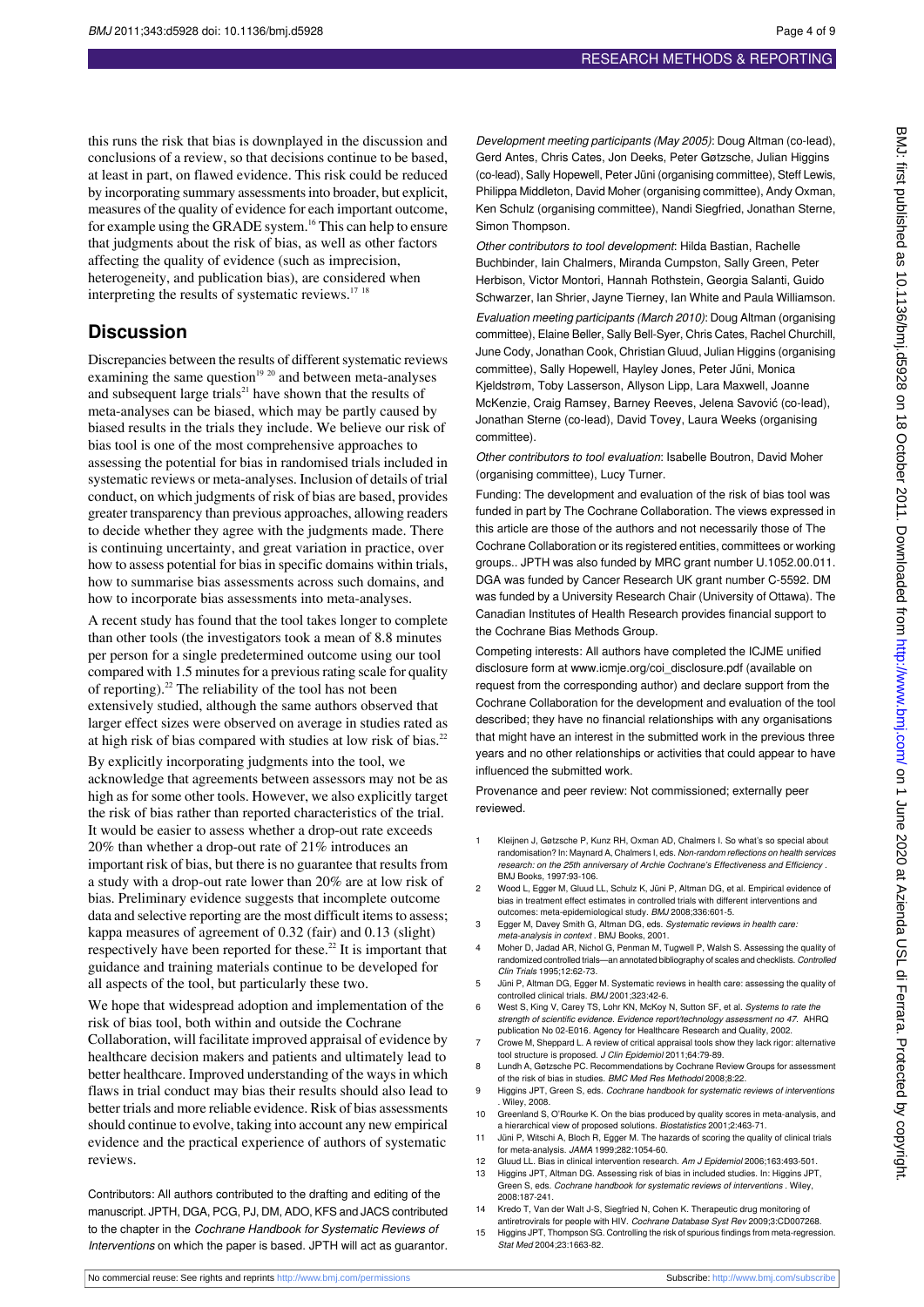#### **Summary points**

Systematic reviews should carefully consider the potential limitations of the studies included

The Cochrane Collaboration has developed a new tool for assessing risk of bias in randomised trials

The tool separates a judgment about risk of bias from a description of the support for that judgment, for a series of items covering different domains of bias

- 16 Guyatt GH, Oxman AD, Vist GE, Zunz R, Falck-Ytter Y, Alonso-Coello P, et al. GRADE: an emerging consensus on rating quality of evidence and strength of recommendations. BMJ 2008;336:924-6.
- 17 Schünemann HJ, Oxman AD, Higgins JPT, Vist GE, Glasziou P, Guyatt GH, et al. Presenting results and "Summary of findings" tables. In: Higgins JPT, Green S, eds. Cochrane handbook for systematic reviews of interventions . Wiley, 2008:335-8.
- 18 Schünemann HJ, Oxman AD, Vist GE, Higgins JPT, Deeks JJ, Glasziou P, et al. Interpreting results and drawing conclusions. In: Higgins JPT, Green S, eds. Cochrane handbook for systematic reviews of interventions . Wiley, 2008:359-87.
- 19 Leizorovicz A, Haugh MC, Chapuis FR, Samama MM, Boissel JP. Low molecular weight heparin in prevention of perioperative thrombosis. BMJ 1992;305:913-20.
- 20 Nurmohamed MT, Rosendaal FR, Buller HR, Dekker E, Hommes DW, Vandenbroucke JP, et al. Low-molecular-weight heparin versus standard heparin in general and orthopaedic surgery: a meta-analysis. Lancet 1992;340:152-6.
- 21 Lelorier J, Benhaddad A, Lapierre J, Derderian F. Discrepancies between meta-analyses and subsequent large randomized, controlled trials. N Engl J Med 1997;337:536-42.
- 22 Hartling L, Ospina M, Liang Y, Dryden DM, Hooton N, Krebs SJ, et al. Risk of bias versus quality assessment of randomised controlled trials: cross sectional study. BMJ 2009;339:b4012.

**Accepted:** 22 July 2011

#### Cite this as: BMJ 2011;343:d5928

This is an open-access article distributed under the terms of the Creative Commons Attribution Non-commercial License, which permits use, distribution, and reproduction in any medium, provided the original work is properly cited, the use is non commercial and is otherwise in compliance with the license. See: [http://creativecommons.org/licenses/by](http://creativecommons.org/licenses/by-nc/2.0/)[nc/2.0/](http://creativecommons.org/licenses/by-nc/2.0/) and<http://creativecommons.org/licenses/by-nc/2.0/legalcode>.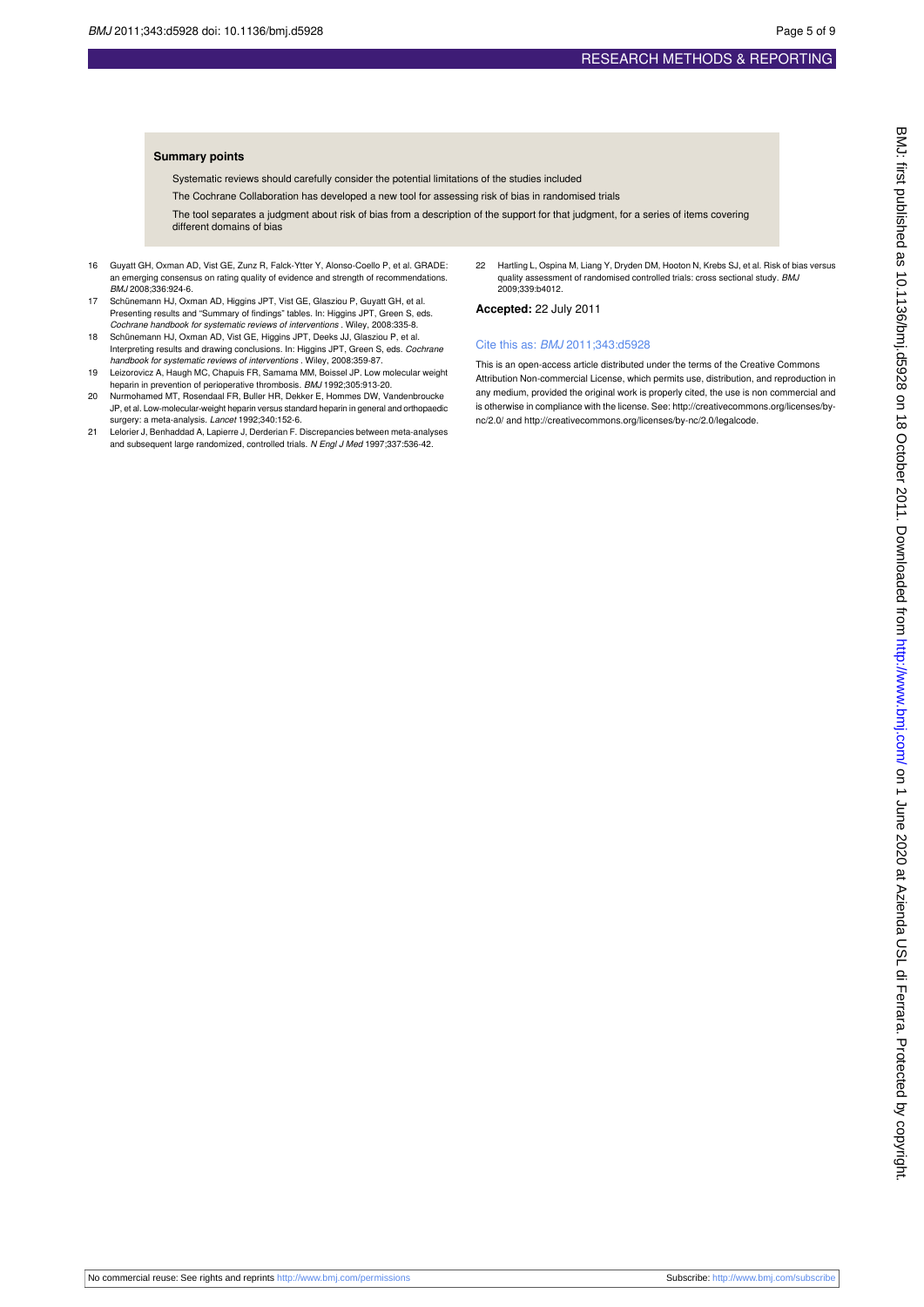### **Tables**

#### <span id="page-5-0"></span>**Table 1| Cochrane Collaboration's tool for assessing risk of bias (adapted from Higgins and Altman13)**

| <b>Bias domain</b> | Source of bias                             | <b>Support for judgment</b>                                                                                                                                                                                                                                                                                                                                                           | Review authors' judgment (assess as low,<br>unclear or high risk of bias)                                                |
|--------------------|--------------------------------------------|---------------------------------------------------------------------------------------------------------------------------------------------------------------------------------------------------------------------------------------------------------------------------------------------------------------------------------------------------------------------------------------|--------------------------------------------------------------------------------------------------------------------------|
| Selection bias     | Random sequence<br>generation              | Describe the method used to generate the allocation sequence<br>in sufficient detail to allow an assessment of whether it should<br>produce comparable groups                                                                                                                                                                                                                         | Selection bias (biased allocation to interventions)<br>due to inadequate generation of a randomised<br>sequence          |
|                    | Allocation concealment                     | Describe the method used to conceal the allocation sequence in<br>sufficient detail to determine whether intervention allocations<br>could have been foreseen before or during enrolment                                                                                                                                                                                              | Selection bias (biased allocation to interventions)<br>due to inadequate concealment of allocations<br>before assignment |
| Performance bias   | Blinding of participants and<br>personnel* | Describe all measures used, if any, to blind trial participants and<br>researchers from knowledge of which intervention a participant<br>received. Provide any information relating to whether the intended<br>blinding was effective                                                                                                                                                 | Performance bias due to knowledge of the<br>allocated interventions by participants and<br>personnel during the study    |
| Detection bias     | Blinding of outcome<br>assessment*         | Describe all measures used, if any, to blind outcome assessment<br>from knowledge of which intervention a participant received.<br>Provide any information relating to whether the intended blinding<br>was effective                                                                                                                                                                 | Detection bias due to knowledge of the allocated<br>interventions by outcome assessment                                  |
| Attrition bias     | Incomplete outcome data*                   | Describe the completeness of outcome data for each main<br>outcome, including attrition and exclusions from the analysis.<br>State whether attrition and exclusions were reported, the numbers<br>in each intervention group (compared with total randomised<br>participants), reasons for attrition or exclusions where reported,<br>and any reinclusions in analyses for the review | Attrition bias due to amount, nature, or handling<br>of incomplete outcome data                                          |
| Reporting bias     | Selective reporting                        | State how selective outcome reporting was examined and what Reporting bias due to selective outcome<br>was found                                                                                                                                                                                                                                                                      | reporting                                                                                                                |
| Other bias         | Anything else, ideally<br>prespecified     | State any important concerns about bias not covered in the other Bias due to problems not covered elsewhere<br>domains in the tool                                                                                                                                                                                                                                                    |                                                                                                                          |

\*Assessments should be made for each main outcome or class of outcomes.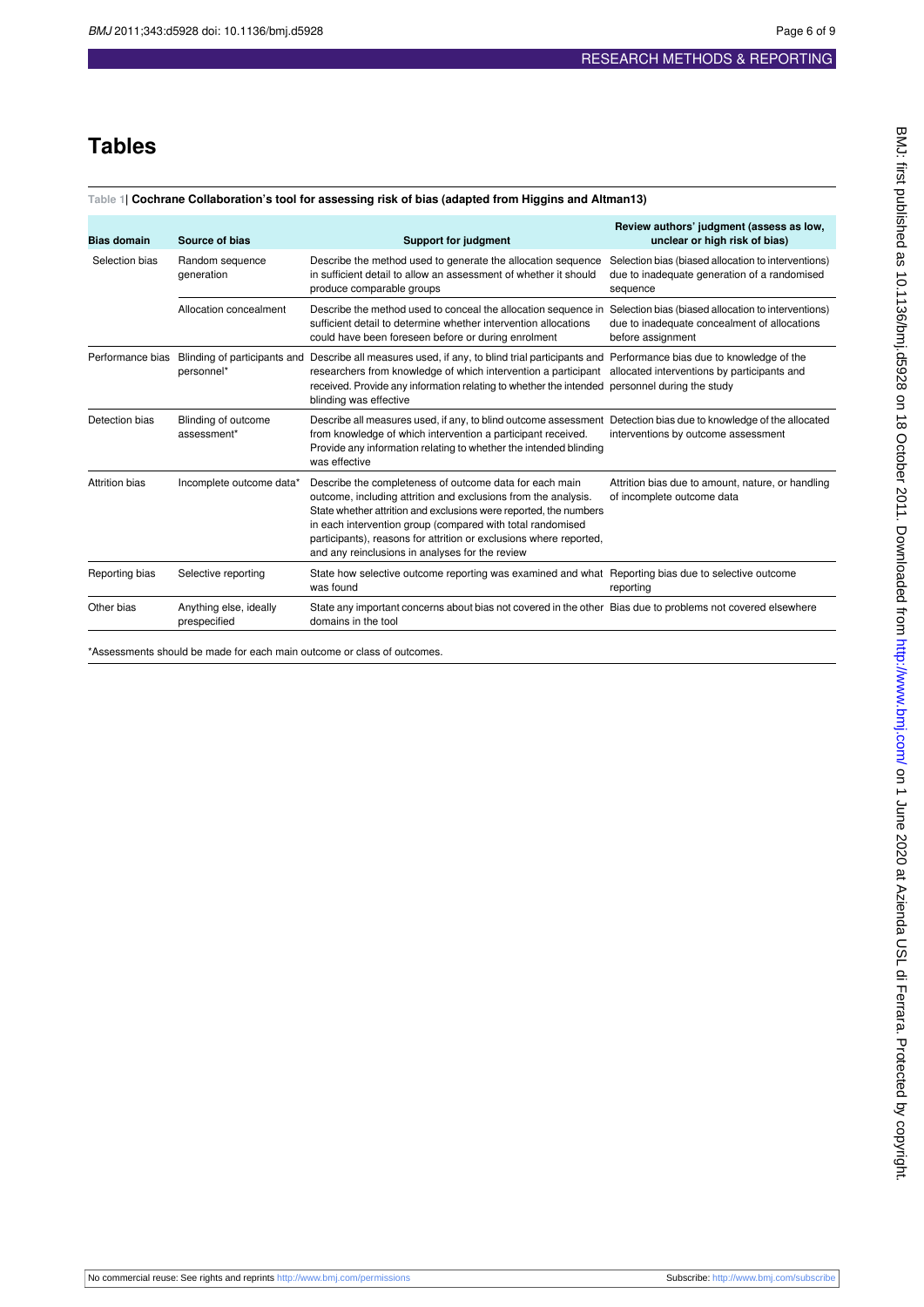### <span id="page-6-0"></span>**Table 2| Example of risk of bias table from a Cochrane review14**

| <b>Bias</b>                                                    | Authors' judgment | <b>Support for judgment</b>                                                                                                                                                                                                                                                                                                                                                                                                                                                                                                       |
|----------------------------------------------------------------|-------------------|-----------------------------------------------------------------------------------------------------------------------------------------------------------------------------------------------------------------------------------------------------------------------------------------------------------------------------------------------------------------------------------------------------------------------------------------------------------------------------------------------------------------------------------|
| Random sequence generation (selection bias)                    | Low risk          | Quote: "Randomization was one to one with a block of size 6. The list of randomization was<br>obtained using the SAS procedure plan at the data statistical analysis centre"                                                                                                                                                                                                                                                                                                                                                      |
| Allocation concealment (selection bias)                        | Unclear risk      | The randomisation list was created at the statistical data centre, but further description of<br>allocation is not included                                                                                                                                                                                                                                                                                                                                                                                                       |
| Blinding of participants and researchers<br>(performance bias) | High risk         | Open label                                                                                                                                                                                                                                                                                                                                                                                                                                                                                                                        |
| Blinding of outcome assessment (detection bias)                | High risk         | Open label                                                                                                                                                                                                                                                                                                                                                                                                                                                                                                                        |
| Incomplete outcome data (attrition bias)                       | Low risk          | Losses to follow-up were disclosed and the analyses were conducted using, firstly, a modified<br>intention to treat analysis in which missing=failures and, secondly, on an observed basis.<br>Although the authors describe an intention to treat analysis, the 139 participants initially<br>randomised were not all included; five were excluded (four withdrew and one had lung<br>cancer diagnosed). This is a reasonable attrition and not expected to affect results. Adequate<br>sample size of 60 per group was achieved |
| Selective reporting (reporting bias)                           | Low risk          | All prespecified outcomes were reported                                                                                                                                                                                                                                                                                                                                                                                                                                                                                           |
| Other bias                                                     | Unclear risk      | No description of the uptake of the therapeutic drug monitoring recommendations by<br>physicians, which could result in performance bias                                                                                                                                                                                                                                                                                                                                                                                          |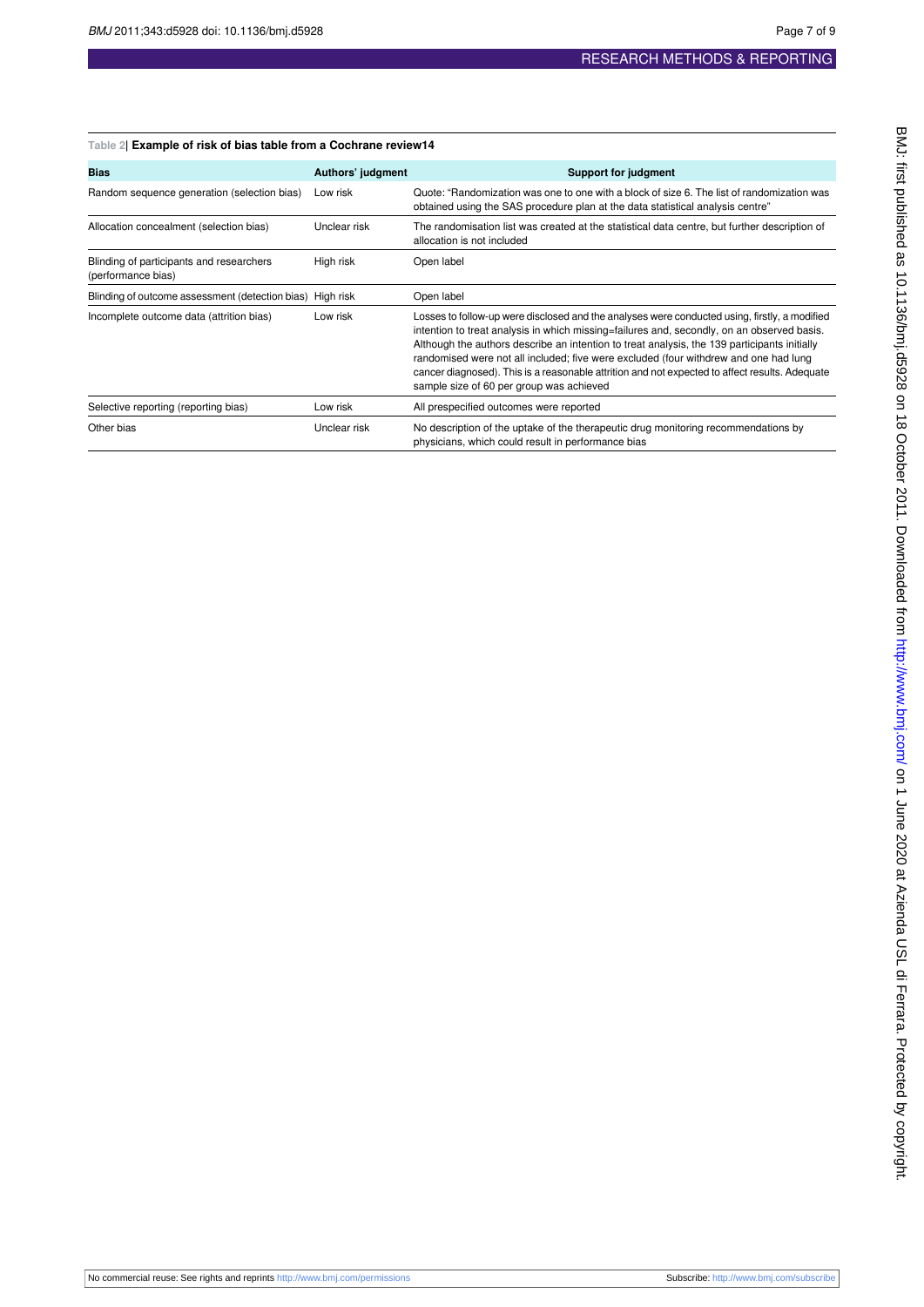<span id="page-7-0"></span>**Table 3| Approach to formulating summary assessments of risk of bias for each important outcome (across domains) within and across trials (adapted from Higgins and Altman13)**

| <b>Risk of bias</b> | Interpretation                                                                                       | Within a trial                                     | <b>Across trials</b>                                                                                                       |
|---------------------|------------------------------------------------------------------------------------------------------|----------------------------------------------------|----------------------------------------------------------------------------------------------------------------------------|
| Low risk of bias    | Bias, if present, is unlikely to alter the results Low risk of bias for all key domains<br>seriously |                                                    | Most information is from trials at low risk of bias                                                                        |
|                     | Unclear risk of bias A risk of bias that raises some doubt about<br>the results                      | Low or unclear risk of bias for all key<br>domains | Most information is from trials at low or unclear risk<br>of bias                                                          |
| High risk of bias   | Bias may alter the results seriously                                                                 | High risk of bias for one or more key<br>domains   | The proportion of information from trials at high risk<br>of bias is sufficient to affect the interpretation of<br>results |